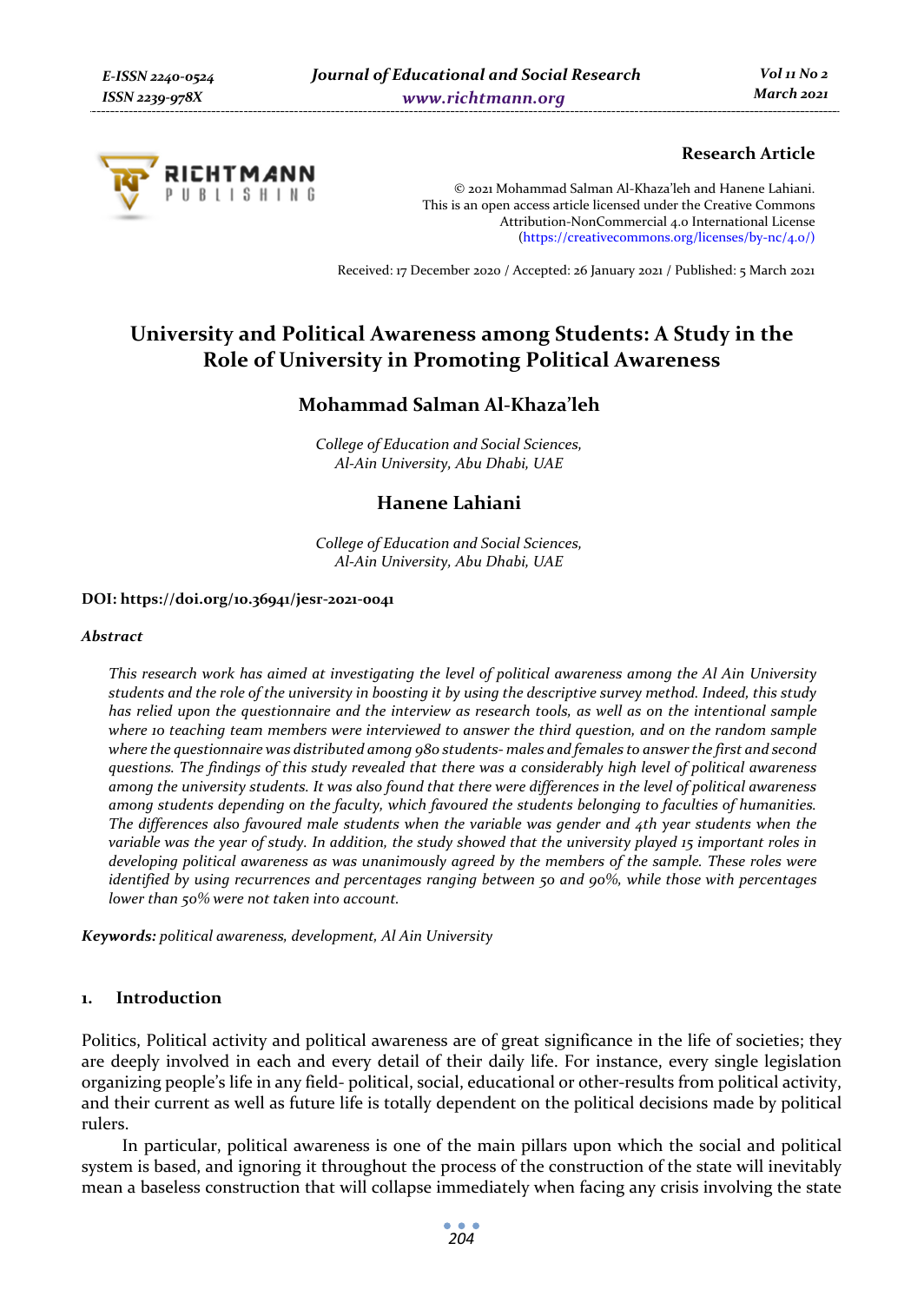or the society whatever the size of the political or demographic construction. (Fairbrother, 2003.).

*E-ISSN 2240-0524 ISSN 2239-978X*

Awareness is the total sum of the individual's understanding, knowledge and assessment of things. In fact, awareness grows and develops with the growth and development of the individual's life and therefore results from the various cultural factors affecting the individual. In other words, the better the individual's political culture, the higher his/her political awareness (Abonu, Ogunlade, &Yunusa, 2013)

The term "awareness", "waai" in Arabic, is derived from "wiaa" which means the inclusion or aggregation of things through conceiving, comprehending and cherishing them. In this way, awareness encompasses the individual's perception of him/herself and of his/her mental and physical functions, his/her perception of the features of the outside world and his/her perception of him/herself as a member of the community (Al Slihat, 2014, p 350).

Conventionally, awareness is defined as the individual's perception of him/herself and of his/her surrounding environment (Al Faitouri, 2020, p 133), whereas political awareness means the citizen's knowledge of his/her political rights and duties, of the events and incidents happening around him/her in addition to his/her capability of wholly recognizing the state of affairs around him/her as a comprehensive truth whose elements are intertwined rather than separate incidents or distanced events.(Kavita, 2017, pp 66-67)

In their study about political awareness among Jordanian students, Althubetat and Jarrar (2013) define political awareness as the "political consciousness, recognizing the political systems and political authorities, being capable of evaluating them at the local, Arab and international levels, and the ability to absorb and respond to and understand the political events » (Althubetat and Jarrar, 2013, pp)

Based on what has been mentioned above, it is clear that political power is the real access to prepare the individual's capabilities, to probate his/her will, to consolidate his/her feeling of freedom and to boost his/her self -esteem in order to achieve human perfection, according to what is suggested by the concepts of comprehensive development which aims at developing and promoting Man.

William, &Anthony, 2017; Ostrander, Sandler & Nieman, 2015 and Fiske, Susan., Donald, 2000 insist that political awareness is built and shaped on different levels, such as:

- **-** The theoretical level: It involves the ideas and ideologies included in the subject matter of the awareness such as the cultural values, the criteria and emotions. This level is divided into three phases: the phase of knowledge, perception and discovery, during which the individual is apt for perceiving and understanding truths directly, and which represents the readiness of the awareness to admit the ideas, determine them and select them. Then comes the phase of political interest where the individual shows interest in the community he/she belongs to and preserves its activity, and where the notion of obedience and belonging to that community becomes deep-rooted in him/her. This might be reflected through the numerous activities, deeds, rights and duties that the community imposes on him/her. The third phase is that of political adherence: political awareness requires that the individual adhere intellectually or religiously to a particular group, institution or political establishment. The adherence to these institutions may sometimes steer the individuals' awareness to objectives benefiting the authority or institution the individual belongs to. For instance, when these institutions are compulsory, like school for example, the official awareness of the authority is reflected on that of the students so that they would defend and justify it. However, the individual's adherence to optional groups makes it difficult for the authority to control the awareness of individuals, and the organized awareness of the individuals often emerges in the case of confrontation with the authority.
- **-** The practical level: This level results from the knowledge and experiences that the individual has accumulated which are reflected through his/her relationships with the surrounding environment when he/she passes from the acquisition of knowledge to the level of practice. This is revealed through the individual's contribution to the political process which sometimes leads to the authority's approval of the students' requests and desires. Additionally, if political awareness is a factor that helps with political practice, then its role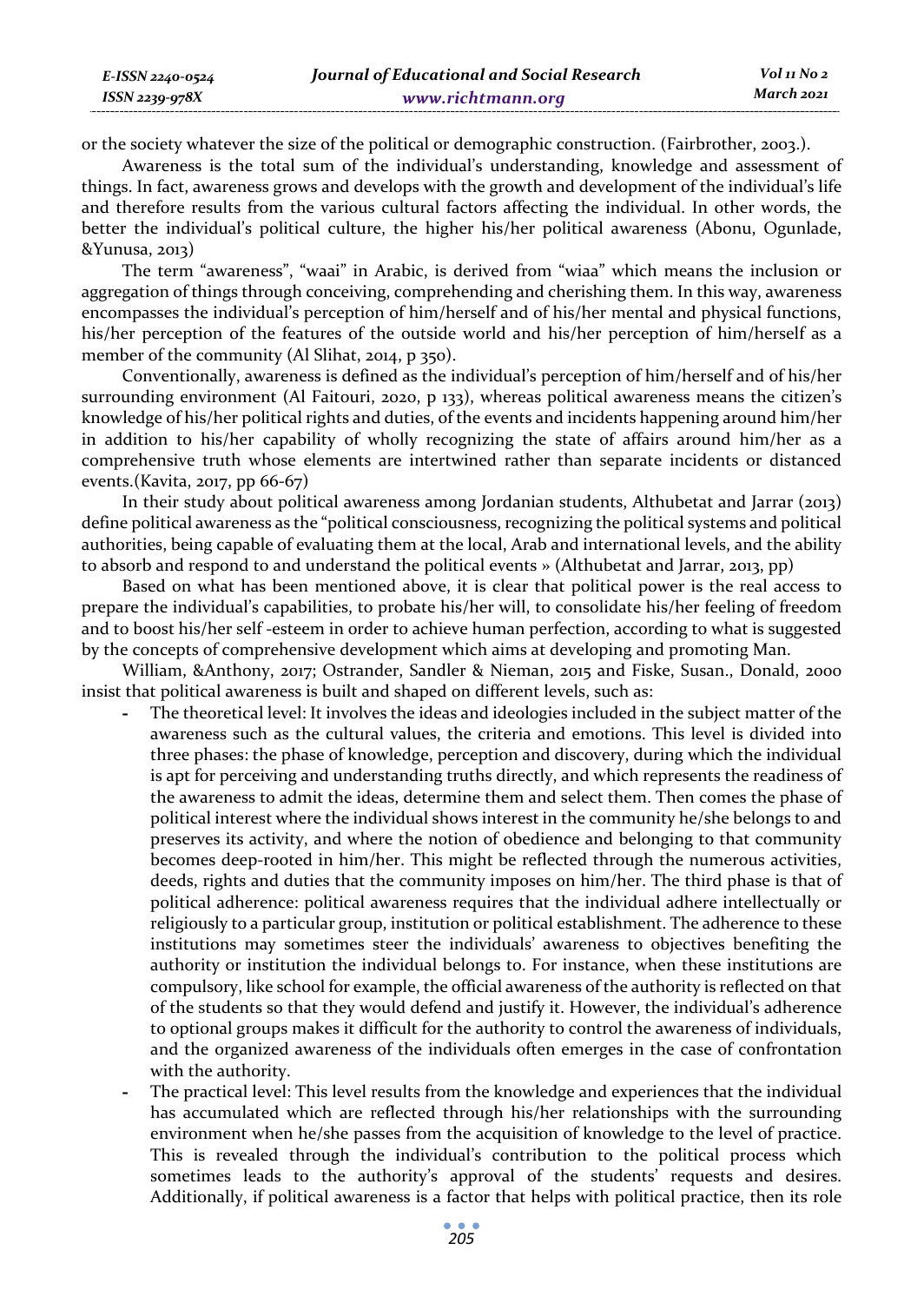totally depends on a number of conditions mainly the feeling of political aptitude. Indeed, political aptitude is defined as a mental state felt by the individual that he/she has the ability to understand the pertinent aspects in the general social system, so he/she supports them and tries to reinforce and promote them, and to understand the wrong aspects, so he/she tries to criticize them and reveal their negative effects on the individual as well as on the community, and then express his/her well-advised opinion without fear of being blamed or reprimanded.

- **-** Readiness for political participation: this means that the individual's awareness necessitates that the effective practice of political freedom requires the individual to work hand in hand with other members of the political community in order to contribute to drafting policies and decisions and choosing rulers and members of the chambers of deputies both locally and centrally.
- **-** Mutual intellectual tolerance: This means the necessity of the individual's awareness that the effective political practice requires him/her to be willing to contribute with the other members of the political community to the formulation of policies and decisions and to the election of the rulers and the members of the deputy chambers on the regional as well as the central levels.
- **-** The availability of the sense of taking initiatives: Every individual in society has to show a positive feeling towards the state that governs him/her without waiting for the authorities to issue rules and instructions; he/she should be the first to abide by the established laws and rules.
- **-** The people's respect of principles: There has to be a conviction that political power is confided to institutions which are the centre and deposit of power, and that since those institutions are based on political philosophy expressing the community's political conscience, the ruler then is not divine or infallible in any way. Instead, he/she should be respected or disrespected depending on the extent to which he/she adequately serves the principles he/she is entrusted with.
- **-** Mutual trust: there should be mutual trust between the ruler and the ruled on the one hand, and between the ruling political and constitutional institutions on the other hand.

The importance of political awareness is one of the main necessities of life because the formation of the popular political awareness about vital and crucial events and issues helps with the development of societies and paves the way for the institutions of the civil society to be active within those societies, which requires unceasing efforts. The change on the level of awareness cannot be achieved through speeches or writing, instead, there have to be well-studied scientific and logical programmes intended to help achieve that goal. Indeed, it is quite important to think of how to transfer those reformatory ideas to that considerable number of people, on how to assess their effects and on how to control and channel them. This, actually, can only be done through specialized institutions responsible for steering the various life aspects.

Alsati & Al-Ghanem (2017) stipulate that educational institutions play the biggest role in shaping the individuals' political awareness and practices through their educational approaches and activities, through the lectures and conferences of their teachers and through their educational courses and curricula so that they prepare the individuals to be in charge of public affairs in terms of awareness, contribution and assuming responsibility and enable them to assuredly fulfil their duties and cling to their rights.

The university is such a pioneering institution that it plays a considerable role in empowering its students with political awareness in terms of knowledge, behaviours, traditions and skills ensuring the individual's social and political role. It also promotes his/her national patriotism and nationalism leading to his/her pride in his/her culture, heritage and civilization through the creation of an ideological guidance that fits the ideals and values of his/her society. The university equally plays an important role in the individual's acquisition of various skills and political beliefs in different cultures, countries and institutions (Al Touiresh,v 2012).

As an educational institution, the university has a great influence on the formation of the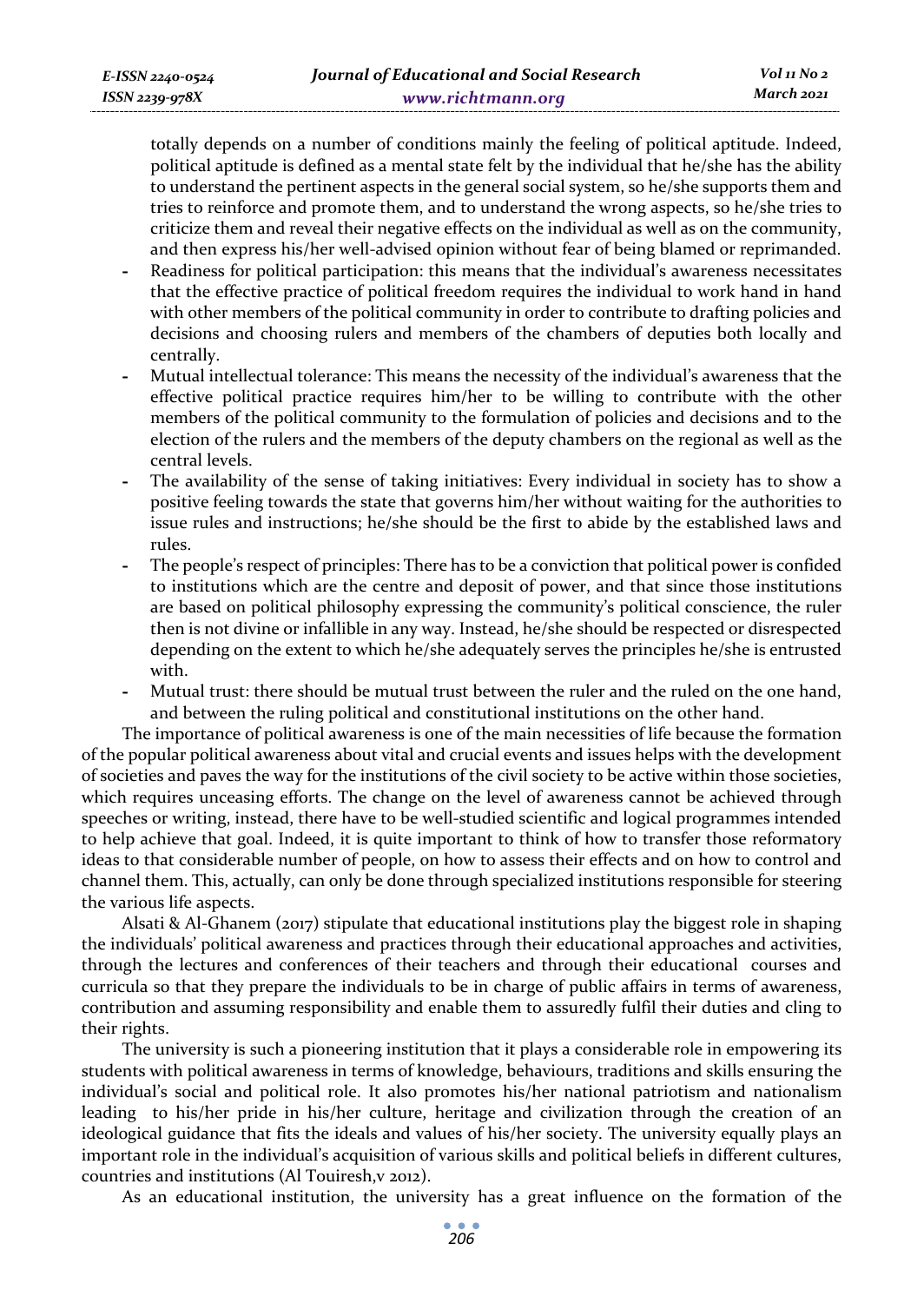individual, on steering his/her behaviour and on modifying his/her attitudes and tendencies by teaching him/her additional social criteria in the form of new social systems and roles. Indeed, the student learns his/her rights and duties, becomes in full control of his/her emotions and reconciles his/her needs with those of others, in addition to learning cooperation and discipline. Therefore, the university has to strengthen the individual's relationship with the society where he/she lives and to prepare that individual to be a good citizen who can be useful for himself/herself as well as for society through preparing him/her to bear responsibilities, through scientific thinking, through equipping him/her with several inclinations, values and commended customs such as belonging and patriotism and through helping him/her to actually practice those inclinations and values so that they can guide his/her behaviour in the future.

 The stability of political regimes, their growth and their development no longer depends on the quantity of natural resources the state has or the amounts of financial means it can make use of; it rather depends on the human resources available to that state and on the educational institutions in particular. The university stands on top of the educational ladder and is in fact responsible for producing the necessary labour forces for the plans of comprehensive development. In the modern view, the university has three main functions, namely: education, scientific research and societal service. Societal service means serving society through culture, renovating it, spreading it and trying to promote it in its society. Like any other social entity, the university may influence and be influenced by the socio-economic, political and security factors; hence its mission should not be restricted to achieving the traditional objectives of education and search for knowledge. Instead, it has to interact with the requirements of society so that it can contribute to uplifting those societies and solving their problems and especially providing a better life for their members through helping them acquire and play their social and political roles in the present and in the future and preparing them for those roles  $(Solvom, 2011)$ .

Academic education is one of the most substantial means that university uses to educate the youth politically. Besides, universities have a specific philosophy that they use as a springboard for the achievement of their plans and programmes. This philosophy is generally in harmony with that of the state where it belongs as it encompasses principles, values and ideals and emanates from the society's basics and public interests. The educational curriculum is indeed the main means for the transfer of political knowledge and for the formation of concepts, convictions and political tendencies that make the person a good citizen (Al Ghanimeen, 2017)

With their academic expertise and life experience, university teachers are considered one of the mechanisms of political development, for the teacher who involves students in debate and discussions, sets a positive model that would motivate their contribution, interaction and initiatives, while the teacher who is contented by lecturing only develops negative tendencies among students that may become a sort of indifference and nonchalance when they grow up. The university teacher has a chief role in promoting political awareness among students. Thus, if we wanted to develop political awareness among our children, and if we believed in the role that education may play in this regard, nobody would have more capability than the university teacher to reinforce those principles among the youth because the university teacher is in direct contact with the students, knows their way of thinking and is well acquainted with the methods and approaches that help with boosting their thinking and their behaviour. For instance, as the teacher is a bearer, a critic and a guide of the society's main values, principles and traditions, s/he can transmit cultural and political values through his/her teaching approaches, whether implicitly or explicitly, and therefore can contribute to the development of the youth's political knowledge and to the formation of their concepts, convictions and political tendencies (DeLone, 2014)

Students' organizations also contribute to the students' political education because university offers good opportunities for students' political participation through the elections of students' councils in different colleges, through the conferences and seminars where students converse with teachers, fellow students, guests and authority representatives invited to these events and through allowing students to participate in nationalistic marches which promote loyalty and belonging to one's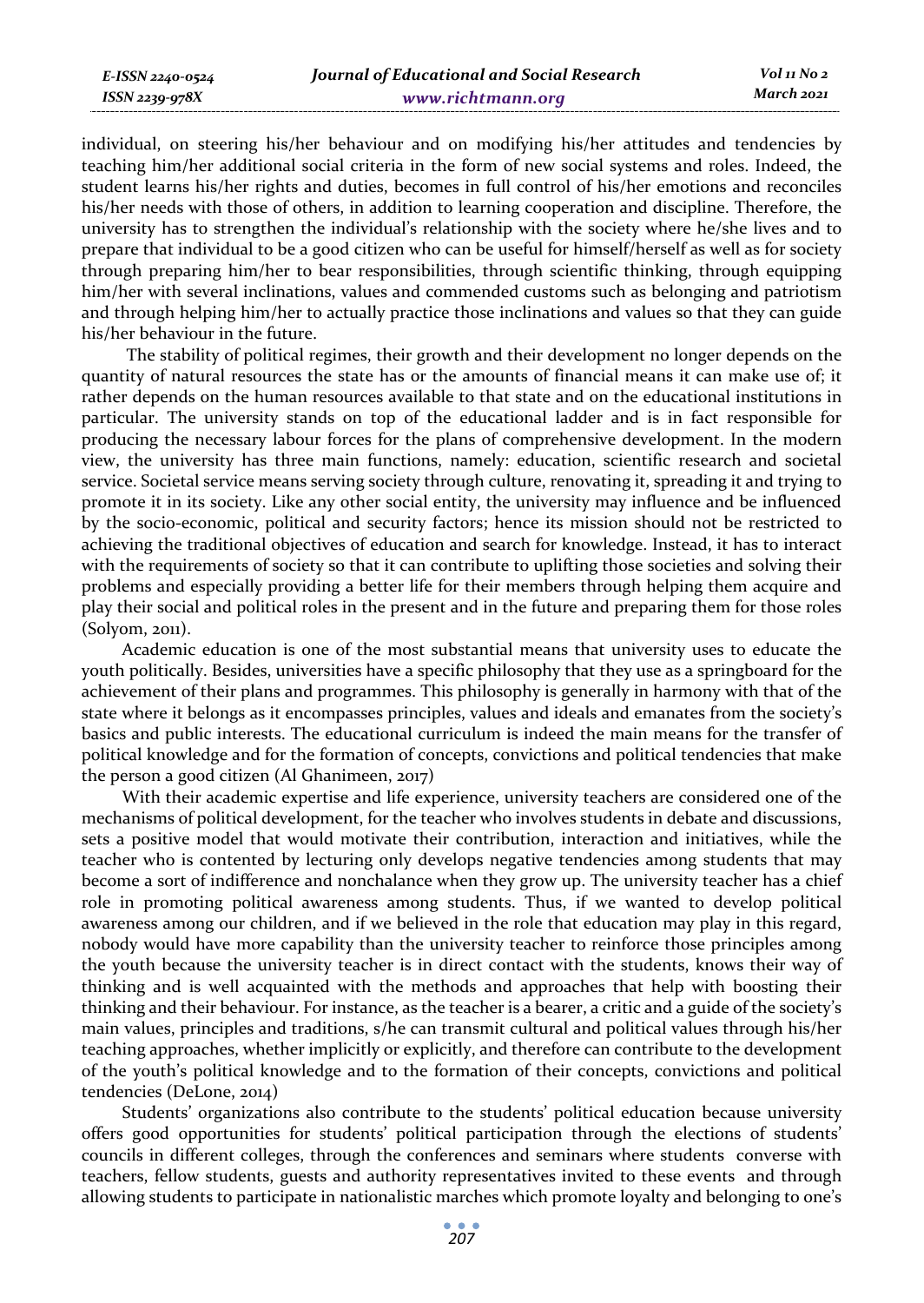| E-ISSN 2240-0524    | Journal of Educational and Social Research | Vol 11 No 2 |
|---------------------|--------------------------------------------|-------------|
| $ISSN$ 2239-978 $X$ | www.richtmann.org                          | March 2021  |

nation state and express the students' attitudes on national and regional political events (Reischl, 2002)

From the aforementioned, it becomes obvious that the analysis of the university education's objectives and of the roles and functions assigned to the university reveal that many of those have a close relation with politics and the political life of both the individual and society. If, among its objectives, the university education aims to promote the student's personal features, to deepen his/her mental and cultural capacities and to give graduation to a generation that is able to hold responsibilities, then political activity requires a balanced personality, an integrated personality and, in particular, mental capacities qualifying the person to engage in the field of political activity.

### **2. Research Intricacy and Questions**

Some studies carried out in some Arab countries found out that universities suffered from a failure and a lack of the youth's political involvement as well as the diffusion and promotion of political awareness among them (Al Ajimi, Al Rashidi, 2016)

Educationists emphasize the importance of the role that education plays and its impact on the level of political awareness as it is the most crucial source of this awareness. They also claim that the higher the education stages, the more effective the impact of education on promoting the individual's political awareness. In other words, as the individual passes from one stage to the next higher stage, he/she acquires a deeper awareness than that in the previous stage.

The researchers are interested in this important issue as it reveals the role of the university students because they are considered as a social segment with a distinguished status compared to other youth who did not join universities, and as a selected elite endowed with enough vigour and vivacity to contribute to the building of their society. Accordingly, they have to be one of the effective political forces in society which should give them the necessary attention and care, capitalize on their energy and guide them in a methodically scientific way. To investigate that in Al Ain University and assess whether it is up to the level of the notion of political awareness among students, and to study the university's role in promoting it, the study aims to answer the following research questions:

- 1. What is the level of political awareness among students according to the students themselves?
- 2. Are there any statistical differences at the level of  $(o.o<sub>5</sub> \geq \alpha)$  in the political awareness among Al Ain University students in terms of the gender, college and year of study variables according to the students themselves?
- 3. What is the role of Al Ain University in promoting political awareness among students?

## **3. Research Objectives**

This research aims to:

- 1. Investigate the level of students' political awareness in the students' view.
- 2. Measure the differences in the level of political awareness among Al Ain University students based on the following variables (gender, college and year of study).

## **4. Relevance of the Study**

This study derives its relevance from the relevance of the issue investigated which aims to identify the level of students' political awareness, the main pillar on which the social and political system is based. Hence, ignoring the issue of awareness in the process of building the state simply means building on sand bases and therefore this building will not be able to stand when encountering the slightest crisis experienced by the state, whatever the size of the political and demographic construction. As an educational institution, the university plays an important role in highlighting the importance of political awareness in the establishment of the state and society and the reinforcement of this awareness as a solid basis for the democratic experience. For these reasons, the researcher hopes this study can contribute to the provision of information and details to Al Ain University about the students'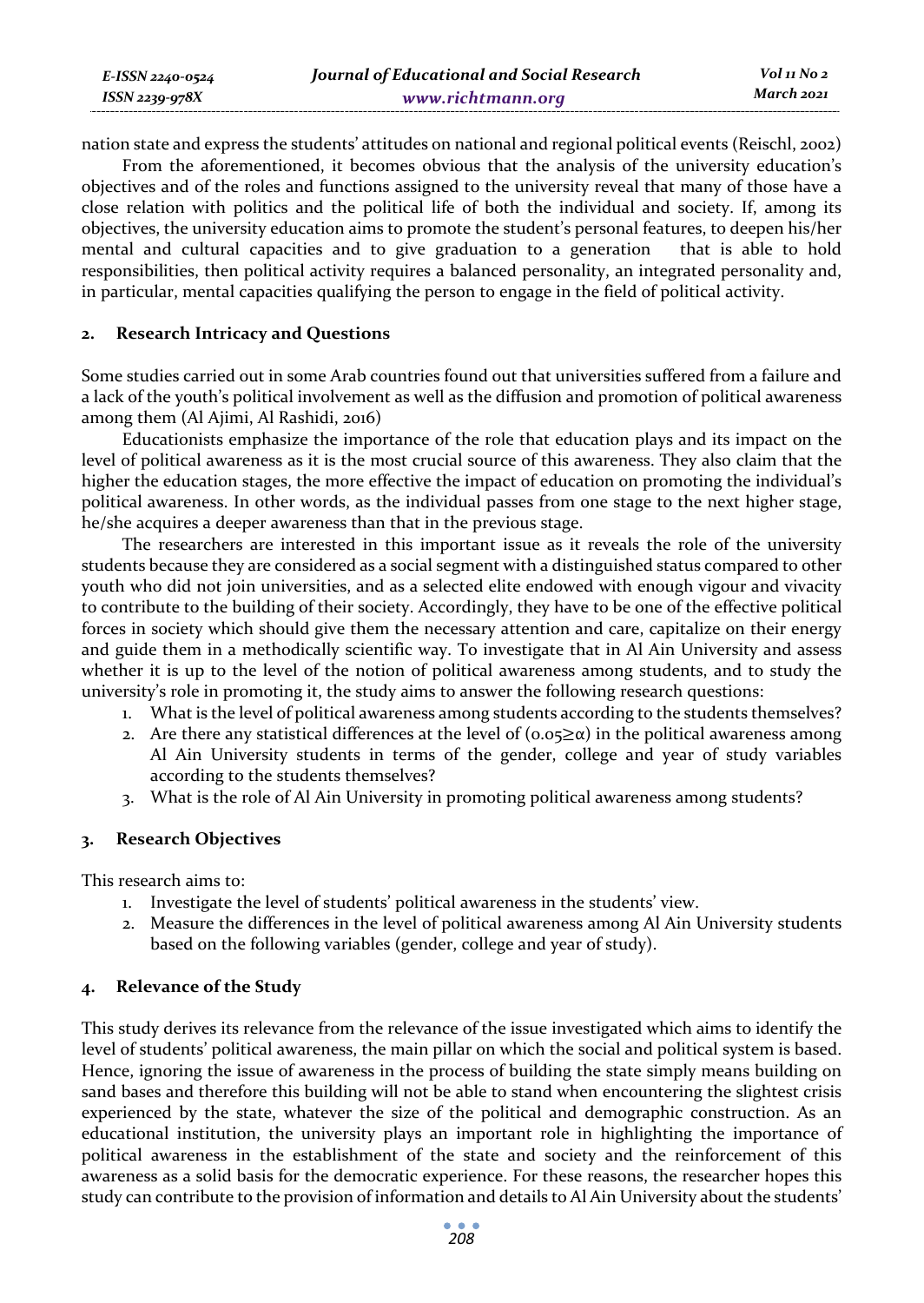conception of the notion of political awareness and to the assessment of its extent in order to remedy the weaknesses and consolidate the strengths. This can be achieved through revising the education strategies and holding training sessions and workshops that would explain to the students the meaning of political awareness and its importance in the building of the state and society. The researcher also hopes this study will reveal to the university authorities the necessity of avoiding the university's detachment and isolation or neutrality as it is closely related to politics though its other functions are not affected. Similarly, the researcher hopes this research work can contribute to enriching the Arab and Emirati library on this important issue for education and media researchers, and provide facts and data on the importance of political awareness and on the university's role in promoting it.

#### **5. Limits of the Study**

This study is limited as follows:

Time span: This study was carried out during the second term of the academic year 2019-2020.

Spatial span: This study was applied on a sample of Al Ain University students registered during the second term of 2019.

#### **6. Terminology of the Study**

This is a definition of the study terms:

**-** Awareness

Conventionally: a number of political values, trends and principles allowing the individual to participate effectively in these political trends and principles in dealing with his/her society's problems and state of affairs: this involves analysing them and setting an attitude about them in order to change and develop them (Juihan, 2016 : 215)

**-** Political awareness Political awareness is the comprehensive perception including the political knowledge, values and trends which allow the individual to be well informed about the state of affairs and problems of his/her society, analyse them and set an attitude about them in order to change and develop them.

In execution, it is defined as the grade that the respondent gets on the scale of political awareness that will be developed in this study. It reveals the level of political awareness among AlAin University students on the political events and developments on the local and Arab level.

#### **7. Previous Studies**

The researcher has surveyed several studies related to the issue of social networks and political awareness, among these studies is the following:

Smith (2018) carried out a study aiming to investigate the impact of short term programs of civic education on the student's political awareness. This study found out that the level of awareness was quite high, and that the students had a negative attitude about political parties and advocated equal opportunity for men and women and for different citizens regardless to their religious background or scientific competence.

Chdevat study (2010) aimed to propose a strategy for the Jordanian universities to promote the concepts of political education among students, and define the role of Jordanian universities in promoting the concepts of political education and the analysis of the nature of the obstacles and means of strengthening the role of Jordanian universities in promoting the concepts of political education among students. The study population consisted of all students in Jordanian universities, public and private, that is (26) Universities for undergraduate and the registered for the second semester of the academic year 2009/2010. The estimated number was (225 602) students, faculty members were (5910), (6) universities were chosen of them (3) official and (3) a private, a sample of (800) male and female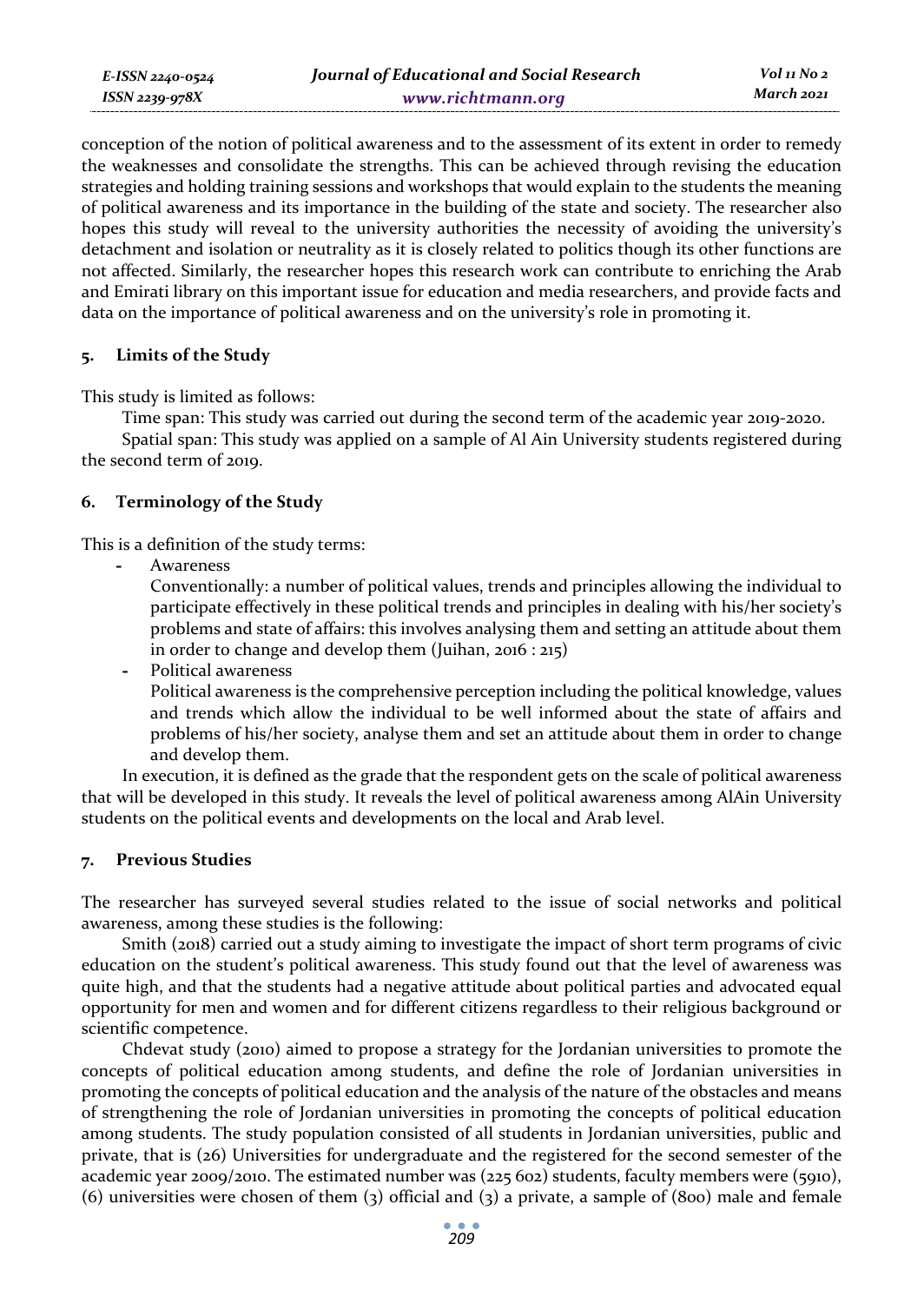students from these universities was chosen in a soft sample, and the faculty members selected were (350) faculty members from these universities, and the most prominent results of the study revealed positive attitudes among students about the role of universities in promoting the concepts of political education, they also showed the nature of the role and methods of faculty members in dealing with students in the field of political concepts education to form an obstacle in the effectiveness of the Jordanian universities in promoting the concepts of political education .

Adelabo & Akinsolu (2009), study aimed to find out the role of Nigerian universities in the political education for its students through the curriculum, campus media, peer groups, and lectures, to find out the natural, social and political factors practiced by the students in the university and to highlight the most influential factor in the political culture by the university for its students. The random sample consisting of (1000) students of the Obafemi Awolowo University included (536 new students) and (464) Old students. The questionnaire consisted of two parts first: data on the student and the second: Factors influencing the political education of university. The results showed that students are affected by education policy provided by the university and that impact on the old students is greater than on the new ones, and that there is a statistically significant evidence that the impact of political education in the university on males is greater than on females and the most influential factor on the political culture of the student was the arrangement of the curriculum then the students council then the lectures.

Al Haweela's study (2009) aimed to assess the Kuwaiti University students' political awareness and its relationship with some social changes. The study used a descriptive method and questionnaires distributed among a sample of students from Kuwait University for data collection. The findings showed an average level of political awareness among students in general, that the students of education colleges had a higher level and that female students had a lot to do before they became qualified for political activity.

Aldwaila (2007) conducted a study aimed to measure the degree of political awareness among Kuwaiti women working in higher education, and its impact on the students, and the extent of their knowledge and awareness of the articles of the Constitution, and the importance of the curricula of political education, as well as to identify the role of teachers and the curriculum in the development of political awareness from their point of view. It also aimed to investigate the effect of the variables and the gender of the students and their academic level on the other hand. A selected sample of students consisted of (2782) students and another sample of faculty female members at the University of Kuwait of (73 member) were selected by stratified random manner, the result of the study was that the role of teachers and higher education curricula in the development of political awareness among students does not rise to the level required, and showed that there are differences of statistical significance of the degree of political awareness among students due to the gender variable in favor of females and the academic level for the benefit of first-year students .

In a field study conducted by Ahmad (2005) aimed to look in the role of students' activities in the development of political awareness among students, the study was conducted on 620 students from Ain Shams University, the researcher found that there could be a relationship between participating in students' activities and the growth of political awareness, where it is through the mixing of students with each other and their interaction and through committees of various activities.

Knowledge and information are acquired then in turn contribute to the development of their political awareness, their practice of many of direct political activities such as: the nomination of Student Unions, and voting in the student union elections, and the general election, it also includes the Registration for one of the parties, etc., and indirect, such as participating in environmental service projects, writing in wall magazines, and the participation in fund-raising for the Palestinian cause, and doing publicity for a boycott of foreign products, and attending discussions for some political issues through seminars, subscribing in political education camps, all of this in turn contributes to the development of political awareness among students .

Nassar & Rouaished, 2005, carried out a study aiming to investigate the level of political awareness and nationalism among teacher-students and basic education college in the state of Kuwait using a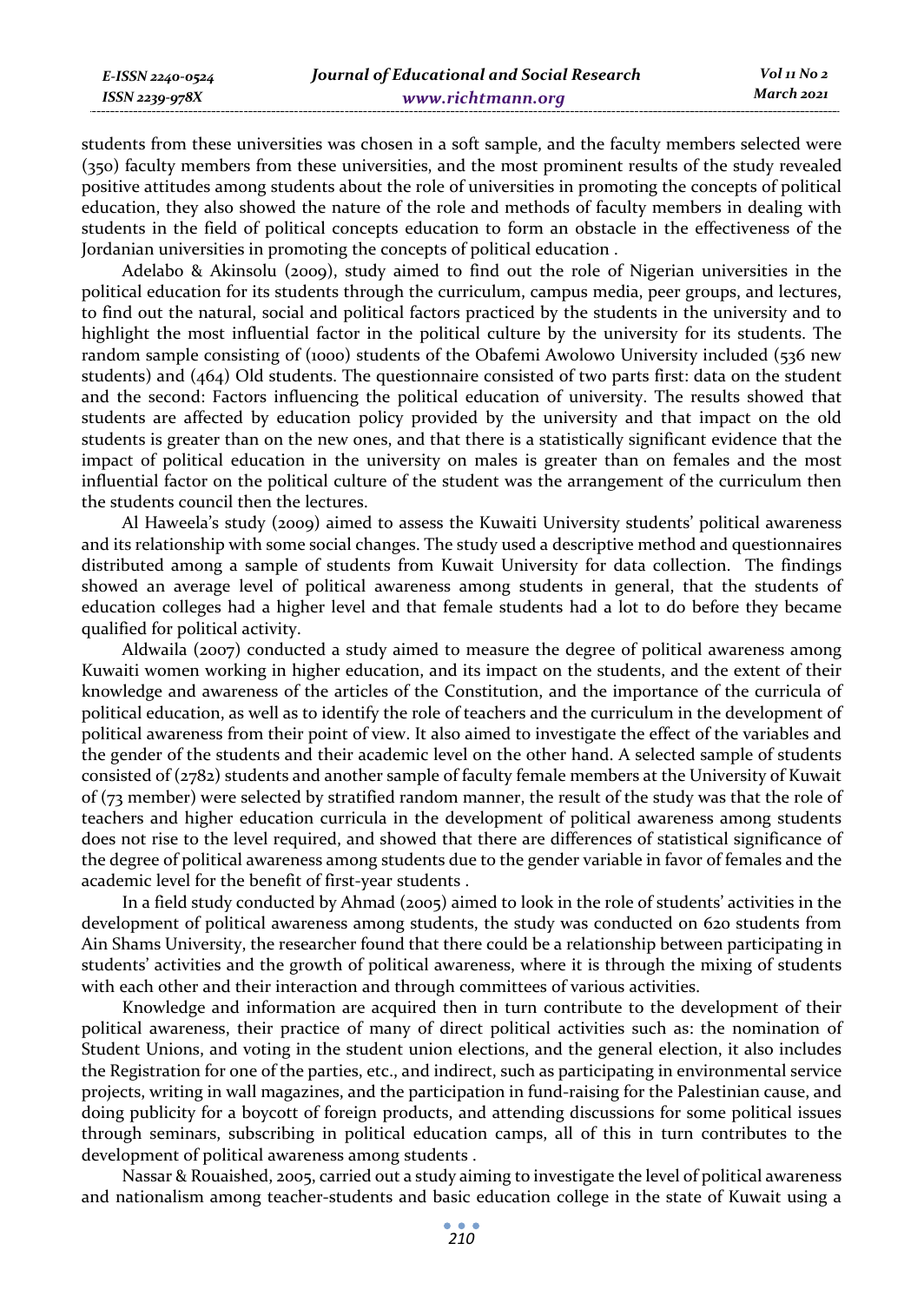*E-ISSN 2240-0524 ISSN 2239-978X*

descriptive method and a questionnaire distributed among 311 male and female students. The findings revealed a general weakness in political participation especially among female ones, a positive correlation between participation and the level of nationalism, and a low level of students' political awareness.

(Reischl, 2002)'s study aimed to identify the role of universities in the empowerment of students at the political level and its contribution to the formation a public policy in the country, and the mechanisms of integration and participation of the youth in the development of the community, the study sample consisted of 106 students from a U.S. university, the researcher used the trial method where the study sample was divided into two groups, an officer and a pilot, the pilot group was exposed to a training program that contained several aspects, including conflict resolution, political culture and dealing with the local community, and then the two groups were exposed to situations related to problems in life and issues close to political work, the study concluded the presence of statistically significant differences between the two groups in favor of the pilot group, which confirms the importance of the role of the university in the development and the empowerment of political awareness among students .

What is noticeable after the survey of the previous studies on the local, Arab and world levels is that this study is distinct from the previous ones because of the recent advance of one of the most important issues, political awareness and the investigation of the level of this awareness and the role of the university in promoting it. Indeed, this era of Arab revolutions has witnessed a growing interest in the importance of political awareness, in the transmission of political concepts related to public freedom, human rights and democracy, and in the reinforcement of those notions in the students' behavior scientifically and in practice. It is for these reasons that this study has attempted to investigate this reality, understand it and provide recommendations in this context based on the findings of the study.

#### **8. Methodology of the Study**

#### *8.1 The Method*

This study used the descriptive Survey Method and a questionnaire was prepared and developed as a major tool for fact and data collection from the study sample to assess the extent of political awareness among students. Besides, the interview was used when interviewing a number of teaching staff for them to answer about the role of university in promoting students' political awareness.

#### *8.2 Population of the study*

The population of the study consisted of all Al Ain University bachelor students registered in the second term of the academic year 2019-2020, as well as of the members of the teaching staff throughout the same term.

#### *8.3 Sample of the study:*

- **-** The intentional interview was used when interviewing 10 teaching staff members to answer the third question.
- **-** The student sample was taken in random to answer the first question and to highlight the differences in answering the second question where the questionnaire was distributed among 980 male and female students. Table1 specifies the features of the students' study sample in terms of gender, college and year of study.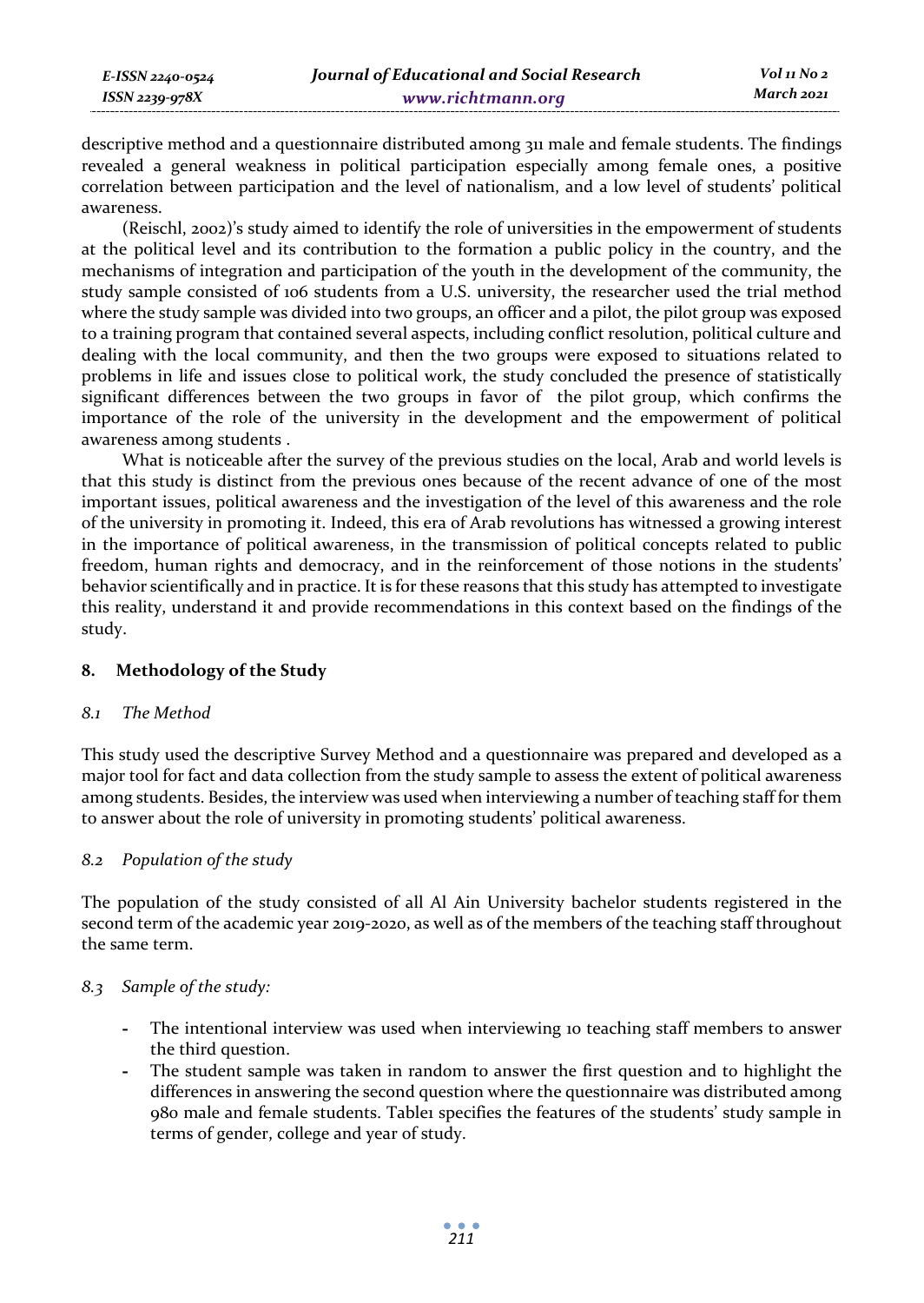**Table 1:** Distribution of the study's sample members among students in terms of gender, college and academic level

| Variable       |             | Number | Percentage |
|----------------|-------------|--------|------------|
| College        | Humanity    | 548    | 0.56       |
|                | Scientific  | 432    | 0.44       |
| Gender         | Male        | 520    | 0.53       |
|                | Female      | 460    | 0.47       |
|                | First year  | 300    | 0.31       |
|                | Second year | 216    | 0.22       |
| Academic lyele | Third year  | 224    | 0.23       |
|                | Fourth year | 240    | 0.24       |

#### *8.4 Research tool*

To achieve the objectives of this study, and after examining the literature in a variety of studies, research works, books and resources on the issue of political awareness, the researcher designed a twofold research tool. The first component is the definition of political awareness and covers 28 paragraphs, while the second is an open ended question addressed to the sample of teaching staff members on the role of university in promoting political awareness, and the answers covered 15 paragraphs.

#### *8.5 Validity of the research tool*

In order to verify the validity of the research tool, the researcher presented the first draft of the questionnaire to 10 specialized referees among the teaching staff in Emirati universities colleges of education sciences. The referees were asked to check the congruity of the paragraphs of the questionnaire paragraphs, the conformity of the paragraphs with the field where they belong and the clarity of the paragraphs and their linguistic accuracy to suggest any modifications they think are necessary, suggest the addition of any paragraphs they think are necessary or the deletion of any paragraphs they think are unnecessary. After arbitration, suggestions recommended by 80% of the referees were adopted and applied, and in the light of the above-mentioned modifications, the final draft of the questionnaire was presented with 26 paragraphs.

#### *8.6 Stability of the tool*

After the questionnaire was given to an exploratory sample made up of 45 male and female students not belonging to the study sample, the stability was calculated using Cronbach alpha internal consistency method. It reached 84.5% in the field of students' perception on the concept of political awareness and 85% for the role of university in promoting political awareness.

#### *8.7 Internal Consistency*

The study comprised both dependent and independent variables as follows:

First, independent variables: College: Humanity / Scientific Gender: Male / Female Academic level: First, Second, Third and Fourth year Secondly, Dependent variables: The state of political awareness among students / the role of university in promoting it.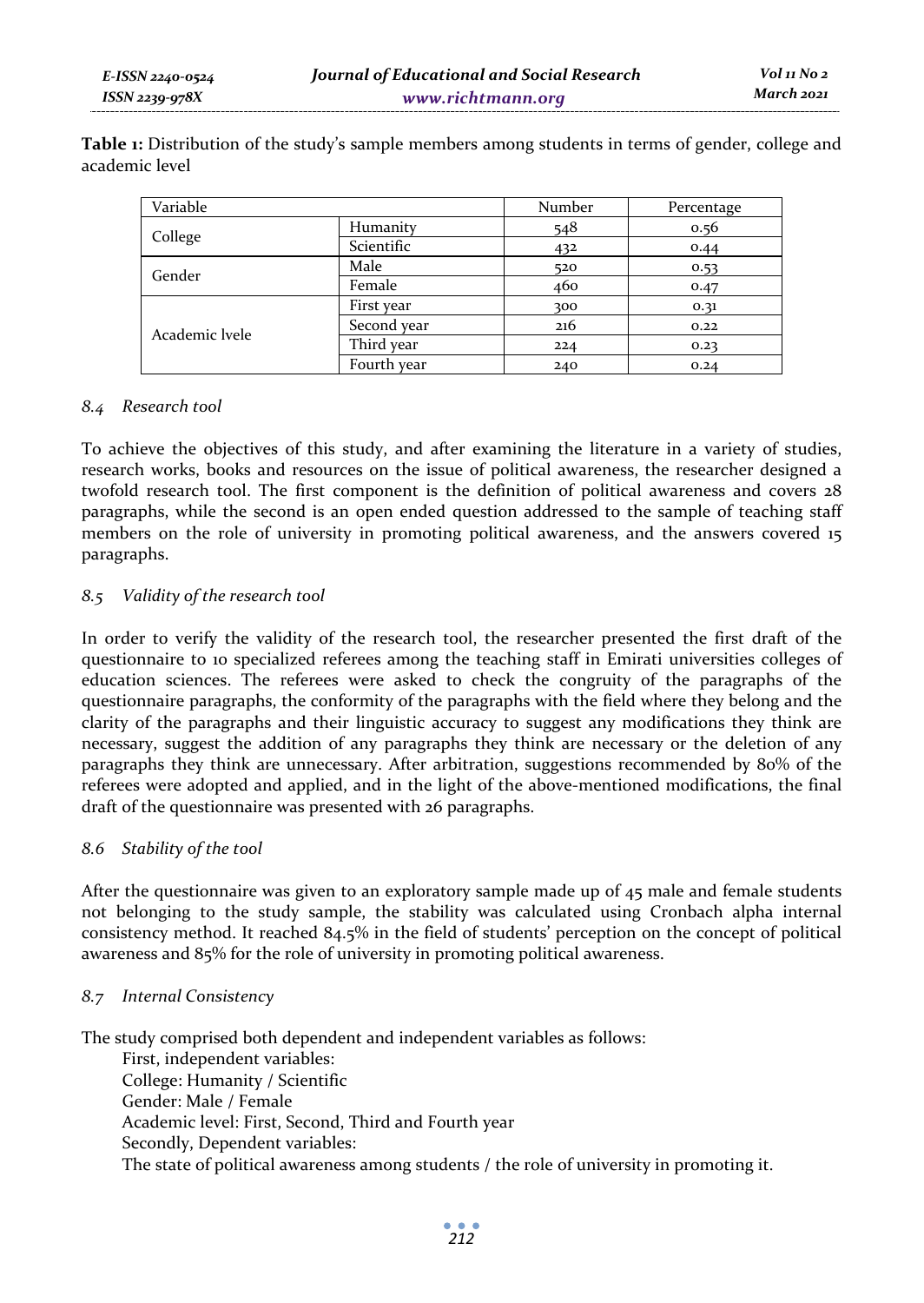#### *8.7.1 The statistical methods used*

To answer the research questions, and to check the validity of its hypotheses, the SPSS was used in the analysis. For instance, Descriptive Statistic Measures such as percentages, recurrences, mathematical averages, standard deviations, the One Sample T-Test, the One Way ANOVA analysis and the LCD test were used.

### *8.7.2 Adjustment of the research tool*

Likert scale with five graduations to measure compatibility degrees was used as follows: very big (5) degrees, big (4)degrees, medium (3) degrees, small (2) degrees and very small(1) degree. Statistical gradation for the distribution of arithmetic averages is used according to the following equation:

Length of category  $=$  length of period Length of categories  $=(1-5)/4$  $= 4 \div 5 = 0.8$ Consequently, the category distribution has become as follows: First:  $(1 - 1.80)$  a very small role Secondly:  $(1.81 - 2.60)$  a small role Thirdly:  $(2.61 - 3.40)$  a medium role Fourthly:  $(3.41 - 4.20)$  a big role Fifthly:  $(4.21 - 5.00)$  a very big role

#### **9. Findings and Discussion**

Question 1: What is the nature of political awareness among Al Ain University students in their own opinion?

To answer this question, both the arithmetic averages and standard deviations have been drawn out from the answers of the research sample members on the paragraphs related to the nature of political awareness as shown in table 2

| Table 2: Arithmetic averages and standard deviations from the answers of the research sample members |  |  |
|------------------------------------------------------------------------------------------------------|--|--|
|                                                                                                      |  |  |

|                | Number Paragraphs                                                                                | Arithmetic | Standard   |                | Rank Degree |
|----------------|--------------------------------------------------------------------------------------------------|------------|------------|----------------|-------------|
|                |                                                                                                  | averages   | deviations |                |             |
| $\mathbf{1}$   | I try to promote and respect the supremacy of law                                                | 4.55       | 0.19       | $\mathbf{1}$   | Very big    |
| 3              | Realization of the challenges faced by the home nation                                           | 4.27       | 0.94       | $\mathbf{2}$   | Very big    |
| $\overline{4}$ | I understand my duties towards my home nation                                                    | 4.25       | 0.94       | $\mathbf{R}$   | Very big    |
| $\overline{2}$ | I deal positively with political events due to my adherence to<br>public interest                | 4.25       | 1.00       | $\overline{4}$ | Very big    |
| 6              | I contribute to the creation of new political horizons with my<br>colleagues                     | 4.20       | 1.09       | 5              | big         |
| 7              | I give priority to public interest over individual interest                                      | 4.18       | 0.95       | 6              | big         |
| 5              | I have confidence in the state's official media                                                  | 4.13       | 1.01       | 7              | big         |
| 25             | I believe in political pluralism                                                                 | 4.13       | 1.09       | 8              | big         |
| 8              | I understand my political and social rights and duties                                           | 4.11       |            | 9              | big         |
| $\mathbf Q$    | I participate in international relief campaigns to ensure human<br>brotherhood                   | 4.09       | 1.04       | 10             | big         |
| 10             | I realize that terrorism contributes to the destruction of global<br>security and peace          | 4.06       | 1.18       | 11             | big         |
| 12             | I participate in national and religious political ceremonies and am<br>aware of their importance | 4.04       | 1.18       | 12             | big         |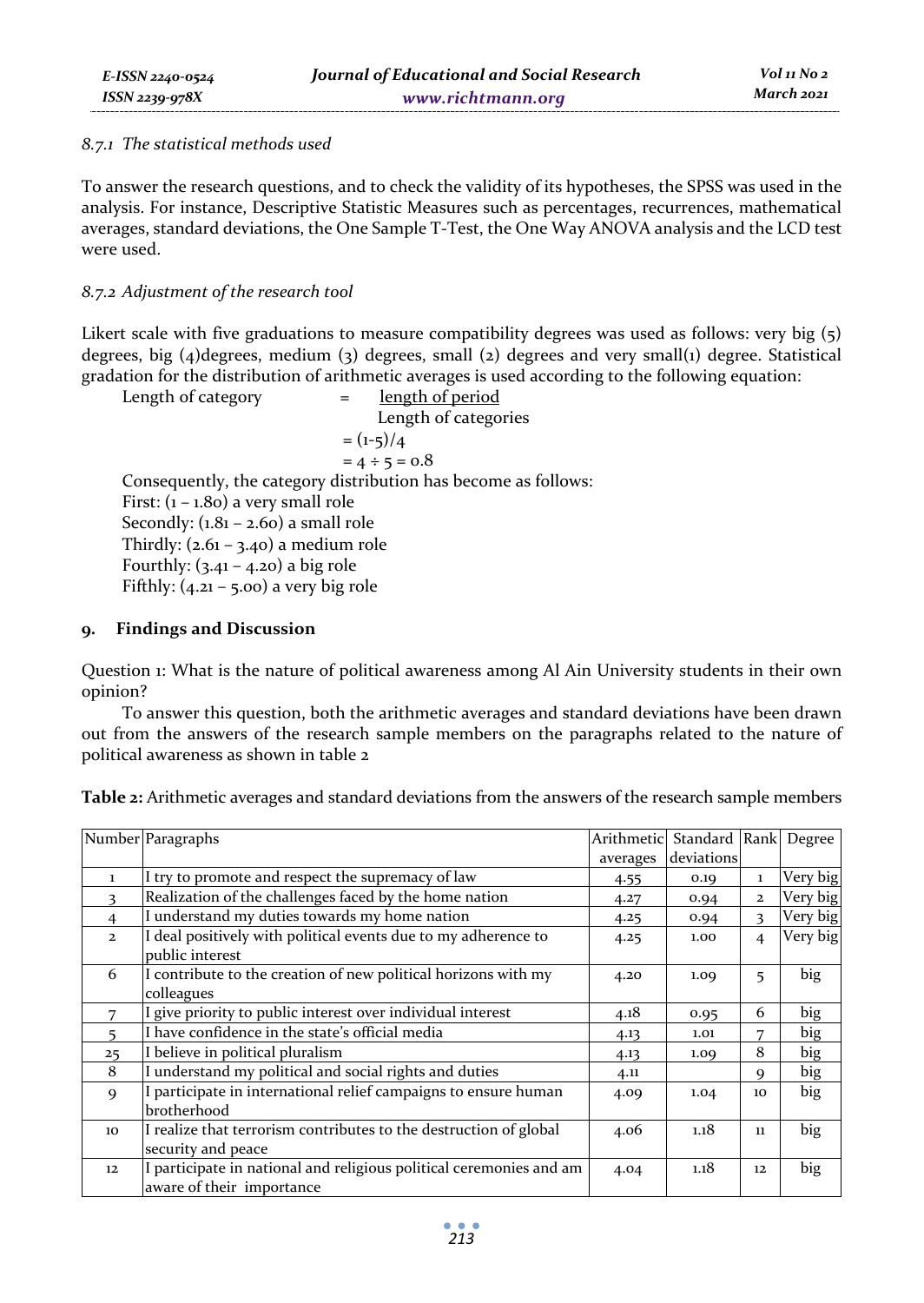|         | Number Paragraphs                                                   | Arithmetic | Standard Rank Degree |     |        |
|---------|---------------------------------------------------------------------|------------|----------------------|-----|--------|
|         |                                                                     | averages   | deviations           |     |        |
| $15 \,$ | I exchange views with my colleagues on values and tendencies        | 4.02       | 1.15                 | 13  | big    |
|         | that promote nationalism                                            |            |                      |     |        |
| 13      | I interact with the political events in my country                  | 4.00       | 1.27                 | 14  | big    |
| $11\,$  | I endeavour to develop good citizenship                             | 3.90       | 1.32                 | 15  | big    |
| 14      | I endeavour to contribute to the promotion of national unity in     | 3.89       | 1.32                 | 16  | big    |
|         | my country                                                          |            |                      |     |        |
| 16      | I try to reinforce the principle of democracy through my            | 3.88       | 1.44                 | 17  | big    |
|         | participation in elections                                          |            |                      |     |        |
| 17      | I pride myself on my university and on preserving it out of respect | 3.87       | 1.34                 | 18  | big    |
|         | and belonging to my home nation                                     |            |                      |     |        |
| 18      | I participate in the organization and preparation of sensitizing    | 3.86       | 1.37                 | 19  | big    |
|         | campaigns on national icons                                         |            |                      |     |        |
| 20      | I am aware of and I understand the challenges that the UAE and      | 3.82       | 1.31                 | 20  | big    |
|         | other Arab countries face                                           |            |                      |     |        |
| 19      | I take part in the students' elections in my college                | 3.80       | 1.00                 | 21  | big    |
| 21      | I try hard to create a suitable atmosphere for competition          | 3.40       | 1.43                 | 23  | medium |
|         | between political movements to raise their tendencies and           |            |                      |     |        |
|         | thoughts                                                            |            |                      |     |        |
| 23      | I endeavour to consolidate the respect for human rights and the     | 3.38       | 1.43                 | 24  | medium |
|         | value of tolerance among citizens                                   |            |                      |     |        |
| 22      | I try to help with the debates and free discussions between         | 3.33       | 1.44                 | 25  | medium |
|         | students at university                                              |            |                      |     |        |
| 24      | I encourage students of different universities to communicate       | 3.30       | 1.43                 | 26  | medium |
|         | through the universities' electronic sites                          |            |                      |     |        |
| 26      | I try hard to boost and encourage the spirit of team work           | 3.25       |                      | 27  |        |
|         | Total                                                               | 3.78       | 0.53                 | --- | big    |

It can be noticed from the data in table 2 that the highest paragraph in terms of arithmetic average and standard deviation based on the students' responses and their convictions is paragraph 1 that reads as follows: "I try to promote and respect the supremacy of law." Indeed, its arithmetic average was (4.55) and its standard deviation was (0.94) and therefore reflected a very big degree of the nature of political awareness. As for paragraph 26- "I try hard to boost and encourage the spirit of team work", it got the lowest arithmetic average with (3.25) and reflected a medium degree of political awareness. The overall field, however, reflected a big degree of political awareness among students, as the arithmetic average was (3.78). This obviously shows that students are quite knowledgeable and aware of the challenges that the state encounters and deal positively with the political events out of their adherence to the public interest. It also shows that the students contribute to the creation of new horizons for students to express their opinions and attitudes, try to urge students to give priority to public interest over individual interest, contribute to the quick influence of the youth by the national events and the concepts of political awareness, to the promotion of positive values such as nationalism and belonging and to the exchange of opinions and tendencies about politicians. These findings confirm Smith, (2018)'s study the results of which revealed a high degree of political awareness, but contradict Al Haweelah, (2009)'s study which showed a generally medium degree of political awareness and that of Nassar and Rowaishid (2005)'s which showed a low degree in the level of students' political awareness.

Concerning the results related to question 2: (Are there any statistical differences at the level of  $(0.052\alpha)$  in the political awareness among Al Ain University students in terms of the gender, college and academic level variables according to the students themselves?), the T test was used for the independent samples, as well as the mono-contrast analysis through examining the differences between average responses based on the independent variables. Besides, the LCD test was also used as tables 2, 3, 4 and 5show.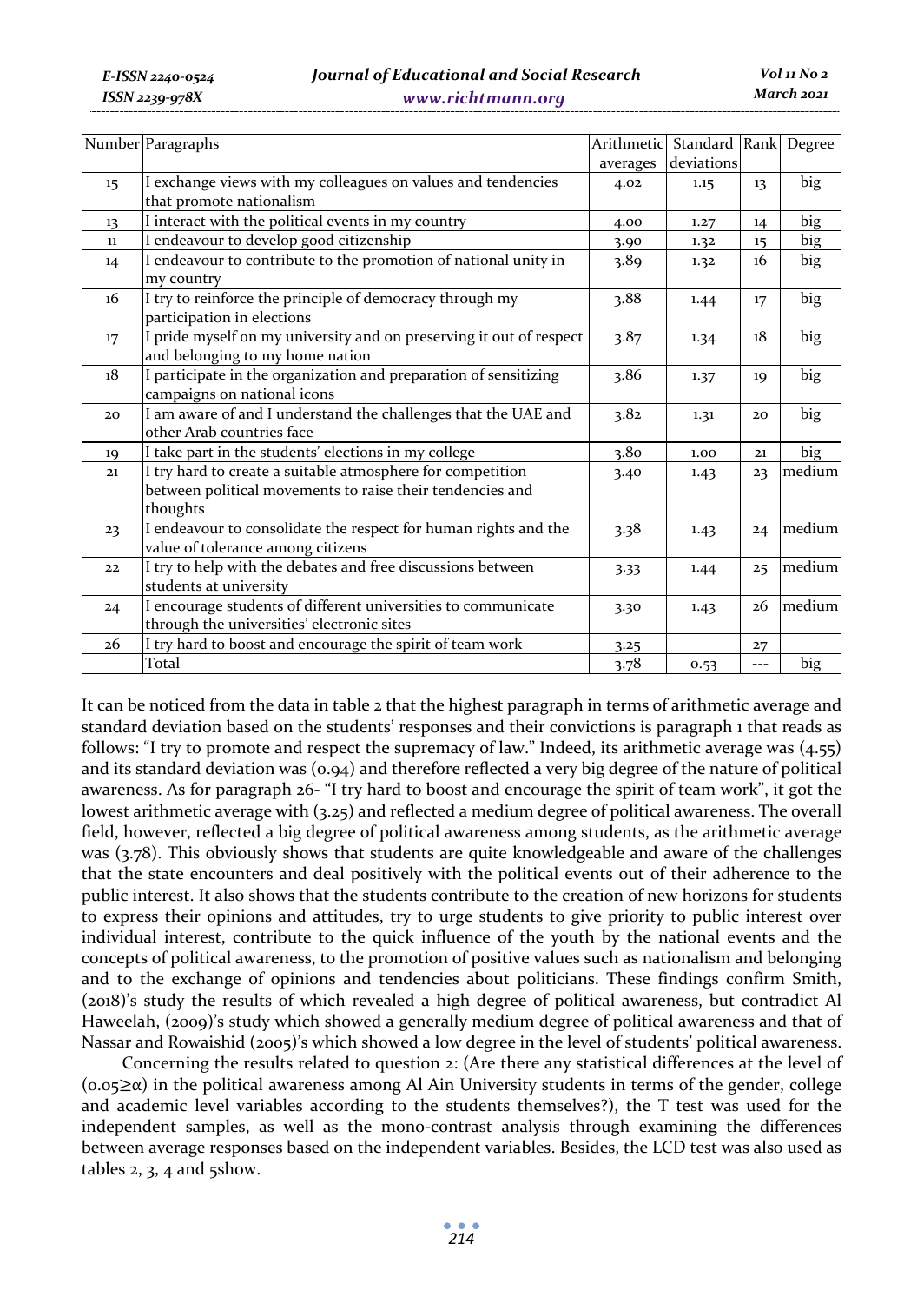The T test was used for the independent variables by testing the differences in the tendencies between colleges (Sciences, humanity) as shown in table (2).

**Table (2):** Results of T test for the independent samples by testing the differences in the tendencies between colleges

| Field                              | College         | Arithmetic   Standard   T value   Degree of   Statistical | deviation | found | freedom | significance |
|------------------------------------|-----------------|-----------------------------------------------------------|-----------|-------|---------|--------------|
|                                    |                 | average                                                   |           |       |         |              |
| The concept of political awareness | Humanity        | 3.88                                                      | 0.84      | 2.280 | 978     | $*_{0.018}$  |
|                                    | Science<br>3.68 |                                                           | 0.90      |       |         |              |

Statistical significance at the level of  $(0.05 \ge \alpha)$ 

*E-ISSN 2240-0524 ISSN 2239-978X*

The T test results for the independent samples showed statistically- significant differences at the level of (0.05 $\geq \alpha$ ) in the nature of political awareness among students due to the college variable, which favoured students of humanity colleges. This can be attributed to the fact that humanity college students are assigned courses involving mainly political and national aspects, analysis and synthesis and educational issues, which are all about day-to-day life far more than the students of science colleges who focus on the scientific aspect. These findings agree with Al Haweelah (2009)'s study which revealed a higher level of political awareness among students of education colleges.

#### *10.1 Differences in tendencies by gender*

The T test was used for the independent samples through testing the differences in tendencies by gender (male, female) as shown in Table 3:

**Table (3):** T test results for the independent samples to test the differences in tendencies by gender

| Field                              | Gender | Arithmetic   Standard   T value   Degree of  <br>average | deviation | found | freedom | Statistical<br>significance |
|------------------------------------|--------|----------------------------------------------------------|-----------|-------|---------|-----------------------------|
| The concept of political awareness | Male   | 3.95                                                     | 0.82      | 0.628 |         |                             |
|                                    | Female | 3.59                                                     | 0.97      |       | 978     | 0.010                       |

The differences are statistically significant at  $(0.05\geq\alpha)$ 

The results for the independent samples reveal a statistical significance at  $(0.05\ge\alpha)$  in the nature of political awareness among students in favour of male students. This can be attributed to a general feature of males that their interest in politics and political activity allows them to take leading positions in their country. The study findings confirm those of (Adelabo & Akinsolu, 2009) which stipulated that the differences favoured males in dealing with the natural, social and political life. However, it disagrees with the Douwailah's (2007) study's results which claimed that the differences in the level of awareness based on the gender variable favoured females.

#### *10.2 Differences in tendencies by academic level*

The arithmetic averages, standard deviations and mono-contrast analysis were used through testing the differences in tendencies based on the academic level (first, second, third, fourth or further) as shown in Table  $(4)$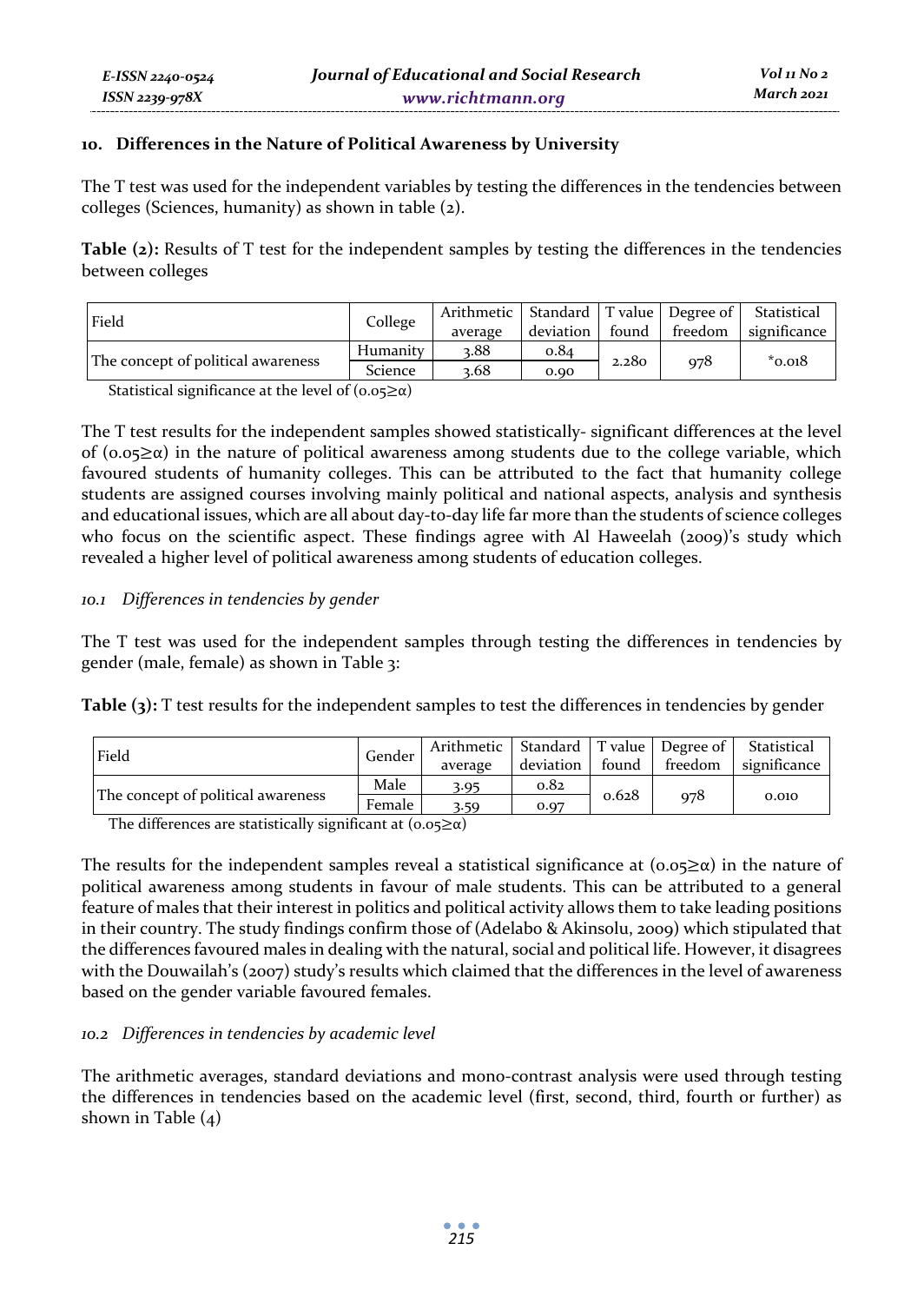|  |  | Table (4): Arithmetic averages of tendencies by academic level |
|--|--|----------------------------------------------------------------|
|--|--|----------------------------------------------------------------|

| Field                          | Academic level | Arithmetic average | Standard deviation |
|--------------------------------|----------------|--------------------|--------------------|
|                                | First<br>3.68  |                    | 0.07               |
|                                | Second         | 3.70               | 0.92               |
| Concept of political awareness | Third          | 3.73               | 0.89               |
|                                | Fourth         | 3.07               | 0.81               |

Table (4) shows a variation in arithmetic average, and to explain this, the mono-contrast analysis was used.

|       | Table (5): Mono-contrast analysis results to test the differences in tendencies based on the academic |  |  |  |
|-------|-------------------------------------------------------------------------------------------------------|--|--|--|
| level |                                                                                                       |  |  |  |

| Field                          | Source of contrast |         |         | Total of Degree of Average of | (F)   | Statistical  |
|--------------------------------|--------------------|---------|---------|-------------------------------|-------|--------------|
|                                |                    | squares | freedom | squares                       | Value | significance |
|                                | Between groups     | 2.142   |         | 0.714                         |       |              |
| Concept of political awareness | Within groups      | 723.805 | 976     | 0.715                         | 0.864 | .011         |
|                                | Total              | 725.948 | 976     |                               |       |              |

\* It is clear from this table that there are statistically-significant differences at  $(0.05\ge\alpha)$  in the nature of political awareness based on the variable of the academic level. To determine the significance of these differences, the (LCD) test was used as Table (6) shows.

**Table (6):** (LCD) test to determine the significance of differences based on the variable of the academic level

| Field                          | Academic level | N   | Average | First                    | Second                   | Third                    | Fourth |
|--------------------------------|----------------|-----|---------|--------------------------|--------------------------|--------------------------|--------|
|                                | First          | 300 | 3.68    | $\overline{\phantom{0}}$ | $\star$                  | $\star$                  | ÷      |
| Concept of political awareness | Second         | 216 | 3.70    | $\star$                  | $\overline{\phantom{0}}$ |                          |        |
|                                | Third          | 224 | 3.73    | $\star$                  |                          | $\overline{\phantom{0}}$ |        |
|                                | Fourth         | 240 | 3.97    | $\star$                  |                          |                          |        |

From the above results, it is noticeable that there are statistically-significant differences at the level of  $(0.05\ge\alpha)$  in the views of the study sample members about the nature of political awareness based on the scientific level. The test shows that the differences favoured fourth year students, which can be attributed to the fact that fourth year students have already passed lots of courses appraising politics and political awareness and the importance of the individual's awareness of the political aspects of his/her country. Besides, they analyse the political sides and are aware of the meaning of the home nation and nationalism, the meaning of democracy and the importance of establishing it, the meaning of society and social solidarity and the meaning of interaction with and the evaluation of political events and foreseeing the future through them.

The results of this study are contradictory with those of Dweila's (2007) findings which maintain that the differences in the level of awareness based on the variable of the academic level favoured first year students.

#### **11. Results and Interpretation of Responses to Question 3**

What is the role of Al Ain University in promoting political awareness among students? To answer this question, ten teaching staff members were interviewed and asked about what role the university plays in promoting political awareness among students. The total points for this role have been calculated after all the points mentioned by each individual respondent were recorded, the recurring paragraphs for each respondent were added up and reformulated and the recurrences were calculated for each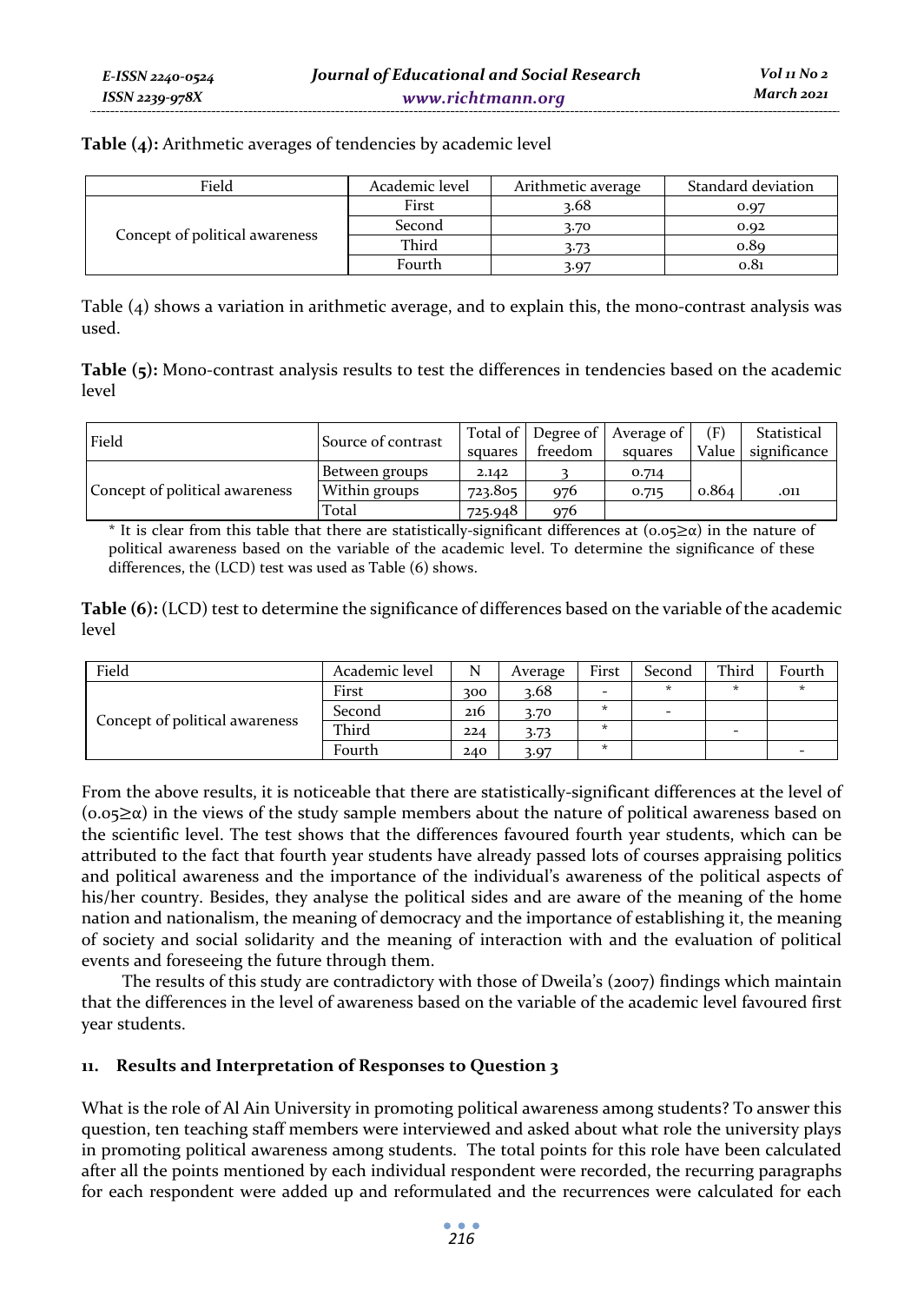paragraph as shown by Table (7).

**Table (7):** Roles, recurrences and percentages

| Number Role             |                                                                                                                                                                                     |                | Recurrences Percentages |
|-------------------------|-------------------------------------------------------------------------------------------------------------------------------------------------------------------------------------|----------------|-------------------------|
| $\mathbf{1}$            | The university encourages students and sensitises them of the importance of<br>constructive criticism in political activity                                                         | 9              | $90\%$                  |
| $\overline{2}$          | The university encourages students to participate in political meetings                                                                                                             | $\mathbf Q$    | $90\%$                  |
| $\overline{\mathbf{3}}$ | The university encourages students to find out about the Emirati<br>constitution and the deriving laws and systems                                                                  | 9              | $90\%$                  |
| $\overline{4}$          | The university emphasizes the feelings of pride in national identity                                                                                                                | 8              | 80%                     |
| 5                       | The university ensures no political convictions of the teaching staff members<br>are imposed on students                                                                            | 8              | 80%                     |
| 6                       | The university emphasizes the respect for laws, systems and instructions                                                                                                            | 8              | 80%                     |
| $\overline{7}$          | The university tries to boost political concepts such as the concept of the<br>state and those of different authorities                                                             | 8              | 80%                     |
| 8                       | The university focuses on establishing national values and tendencies :<br>justice, equality and freedom                                                                            | $\overline{7}$ | 70%                     |
| $\mathbf{Q}$            | The university emphasizes linking scientific subjects in the curriculum with<br>the individual and society: knowledge appropriation                                                 | 7              | 70%                     |
| 10                      | The university emphasizes the appropriation of the political dimension in<br>the curricula                                                                                          | $\overline{7}$ | 70%                     |
| $11\,$                  | The university emphasizes the importance of the role in the Arab, regional<br>and international issues                                                                              | $\overline{7}$ | 70%                     |
| 12                      | The university focuses on political participation in its methodological<br>activities                                                                                               | 6              | 60%                     |
| 13                      | The university organizes a variety of excursions to help students be informed<br>about national achievements                                                                        | 6              | 6%                      |
| 14                      | The university acquaints students with the nature of political situations<br>encountered by society and with the evaluation of those situations to serve<br>their national interest | 5              | 5%                      |
| 15                      | The university gives students the opportunity to participate in the official<br>activities and in the seminars with political content                                               | 5              | $5\%$                   |

Table (7) shows that recurrences ranged between 50 and 90%. Indeed, role number (1) which reads as follows: "The University encourages students and sensitises them of the importance of constructive criticism in political activity", got the highest recurrence of 90%, while role number (15) got the lowest recurrence of 50%. The recurrences that got below 50% were not taken into account. These responses might mean that university focuses on students' education that combines political awareness with national and international values, family, social and international affinity and an education that denounces racism and extremism and that emphasizes tolerance and proximity whatever the home nation, the religion or the colour of the skin. The university also endeavours to establish privacy in the concept of political awareness among students and stresses the set of values that make up this privacy without separating it from modern international civilization, and to help students understand world politics and its current events. This study confirms the findings of (Reischl's, 2002) study which emphasized the importance of the role of university in the development and empowerment of awareness.

#### **12. Recommendations**

In the light of the study's results, it is recommended to:

1. prepare an adequate space in the university for students' cultural programs and activities to understand and comprehend the vocabulary of the official political culture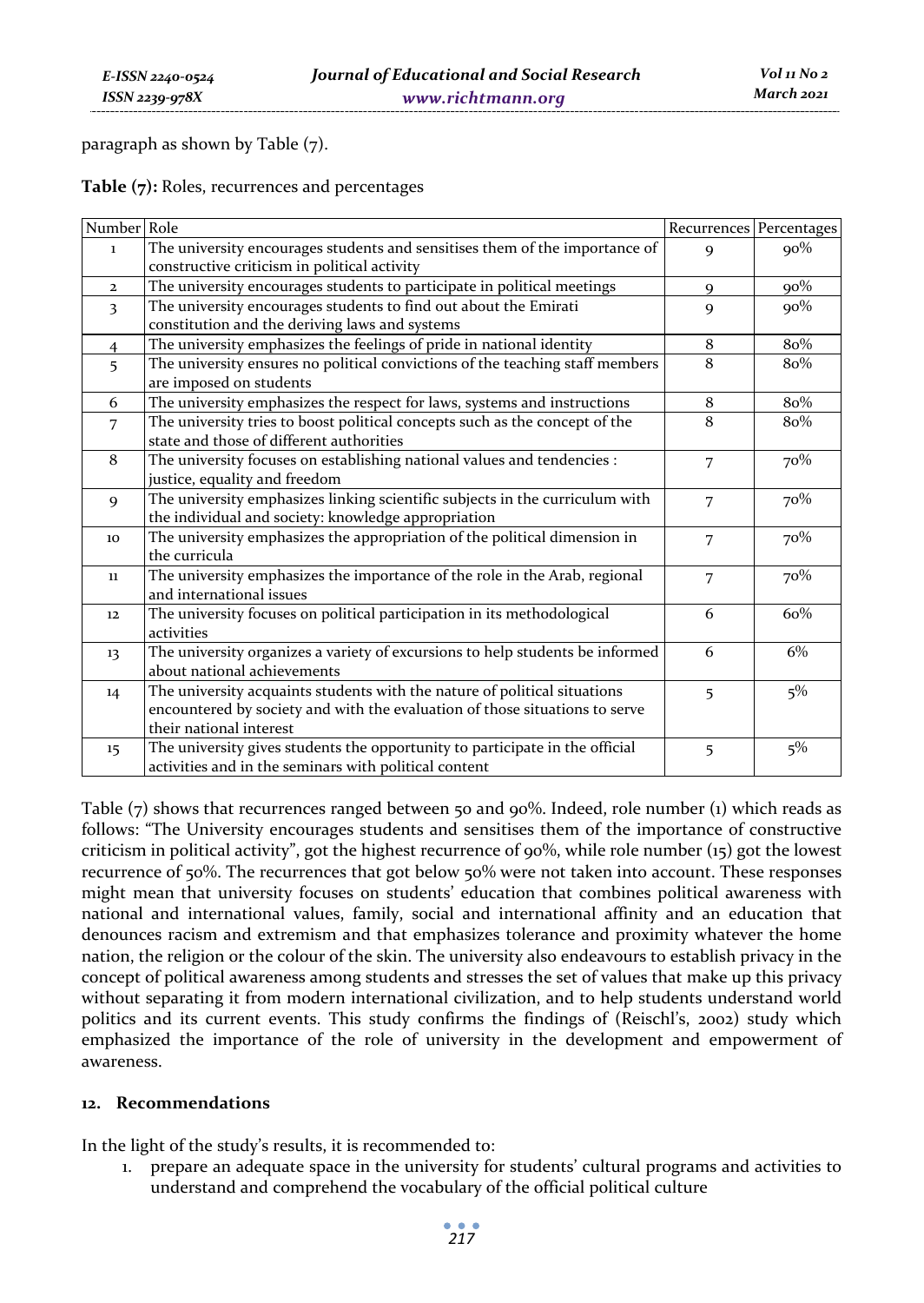- 2. organize more festivals, exhibitions and seminars that develop the spirit of citizenship and pride in the achievements of the nation and the community and of being proud of personalities that contributed to the helping of the nation.
- 3. urge the faculty members to use the values of democracy and democratic behavioral skills within the lectures in the issues of dialogue, debate and collective tasks.

#### **13. Conclusion**

The researchers emphasize the importance of the topic this study addresses. Awareness constitutes the main pillar on which the political and social system is built. The study deals with the political awareness among students of Al Ain University and the university's role in its development. The descriptive survey approach was used, with a questionnaire and an interview as a research tool. For the interview, ten faculty members were intentionally sampled. For the questionnaire, 980 students, male and female, were randomly sampled.

The research is twofold. The first part investigated the concept of political awareness using 28 paragraphs while the second part asked an open-ended question to the sampled teaching staff about the role of university in promoting political awareness.

The validity of the study is verified by presenting it to 10 referees and asking them to check the congruity of the paragraphs of the questionnaire paragraphs, the conformity of the paragraphs with the field where they belong and the clarity of the paragraphs and their linguistic accuracy to suggest any modifications they think are necessary, suggest the addition of any paragraphs they think are necessary or the deletion of any paragraphs they think are unnecessary. The suggestions recommended by 80% of the referees were adopted and applied, and, hence, the final draft of the questionnaire was presented with 26 paragraphs.

The stability of the tools was calculated using Cronbach alpha internal consistency method. To answer the research questions, and to check the validity of the hypotheses, the SPSS was used in the analysis using descriptive statistic measures such as percentages, recurrences, mathematical averages, standard deviations, the One Sample T-Test, the One Way ANOVA analysis and the LCD test were used. The study comprised both dependent and independent variables. The dependent variables consisted of the state of political awareness among students and the role of the university in promoting it. The independent variables are college (humanity / scientific), gender (male / female) and academic level (first/ second/ third/ fourth year).

The results have shown that university students have an important degree of political awareness. This degree varied according to the variable of college to the benefit of the students of humanities, according to the variable of gender to the benefit of males and according to the variable of academic level to the benefit of fourth year students. The study has also shown that the university plays 15 roles in promoting political awareness among the students. These roles were identified by using recurrences and percentages ranging between 50 and 90%.

The study finally recommends that universities prepare an adequate space for students' cultural programs and activities to understand and comprehend the vocabulary of the official political culture; they organize more festivals, exhibitions and seminars that develop the spirit of citizenship and pride in the achievements of the nation; and they urge the faculty members to use the values of democracy and democratic behavioral skills within the lectures in the issues of dialogue, debate and collective tasks.

#### **References**

Abonu, D. N., Ogunlade, F. O., & Yunusa, B. M. (2013). "Assesment of Political Awareness among students of Social Studies in Nigerian Secondary Schools for citizenship". *International Journal of Education and Research*, 1(12)

Ahmad, S. A (2005), "Student activities and their role in the development of political awareness among university students". Unpublished MA Thesis, Ain Shams University for Girls, Cairo, Egypt.